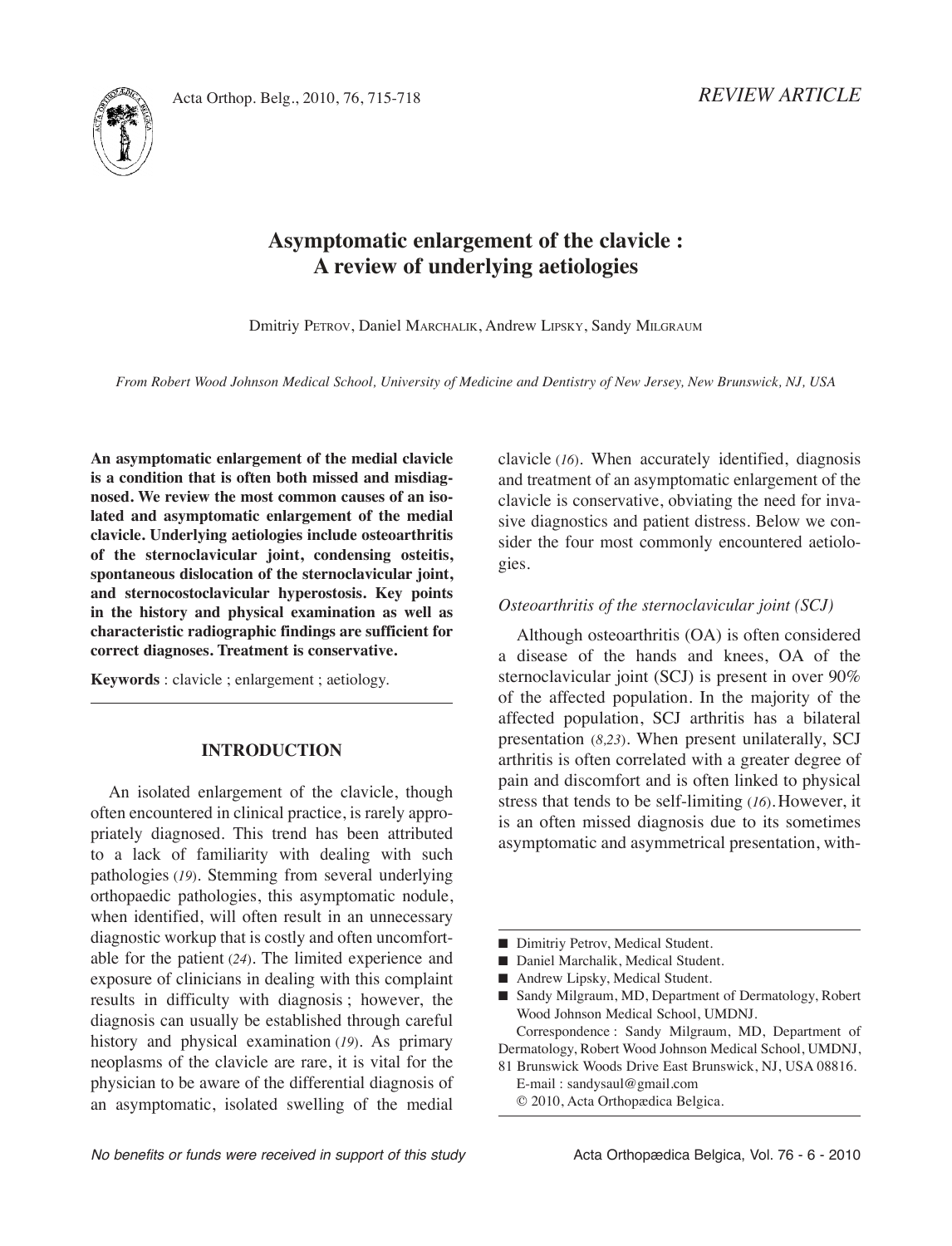out accompanying restriction in range of motion or discomfort (*24*). Radiological assessment is often inconclusive, requiring an integrated use of MRi and  $CT(16)$ . Biopsy is seldom warranted and conservative therapeutics should generally be used when possible (26). The treatment choices are generally conservative, consisting of rest, analgesia and behaviour modification (23). The general treatment approach is : first line treatment – observation, rest and NSAiD analgesics ; second line – intra-articular ultrasound guided corticosteroid injection ; third line – excision arthroplasty of the medial clavicle (*16*).

### *Condensing Osteitis of the Medial Clavicle*

First described in 1974 by Brower *et al*, condensing osteitis of the clavicle (COC) is defined as a characteristic swelling of the medial third of the clavicle with concomitant radiographic evidence of sclerosis (*1,6*).Most notably, the diagnosis of COC depends on the lack of involvement of the sternoclavicular joint, costal cartilage and adjacent ribs on imaging studies in addition to the aforementioned clavicular radiographic findings and patient history (16). Thus, COC can be distinguished from osteoarthritis by the unaffected manubrium and preservation of the joint space. Because the presentation can be asymptomatic outside of the medial clavicular swelling, this condition can often be overlooked.

COC, a rare condition, has been explained by a variety of mechanisms including mechanical stress, trauma and infection, particularly in the paediatric population (*7*). it occurs most frequently in women aged 20-60. The presentation is often accompanied by pain on abduction, a lack of overlying skin changes and is almost exclusively unilateral (*4*). Radiographically, medullary obliteration and the expansion of the medial aspect of the clavicle can be seen in addition to clavicular sclerosis (*4*). Although biopsy is not necessary when the clinical and radiographic picture is clearly indicative of COC, an incisional biopsy is sometimes warranted when the aetiology is questionable (9). The treatment, if no severe pain of restriction of movement is noted, is conservative and is limited to observation. When pain is present but manageable, treatment is usually limited to NSAiD analgesics (*4,24*).

## *Spontaneous Dislocation of the Sternoclavicular Joint*

Although sternoclavicular joint dislocations are often accompanied by pain exacerbated by arm supination, asymptomatic enlargement over the sternoclavicular joint has been noted, namely in spontaneous dislocation of the sternoclavicular joint (SDSCJ) (*17*). SDSCJ, most commonly seen in middle-aged women, is associated with mild, if any, discomfort and is generally painless. There is usually an absence of a history of trauma and the sole presenting symptom is a protruding hard nodule overlying the SCJ (*12,17*). in a five year study, Sadr *et al* demonstrated that pain was only reported in 13% of patients, with only 9% reporting an aching feeling, while all of the patients reported a swelling over the SCJ (*17*). SDSCJ has also been noted to have a familial occurrence with a chronic painless presentation marked only by a nodule overlying the clavicle and unilateral dislocations occurring secondary to routine movement (*12*).

The majority of patients presenting with SDSCJ require no treatment ; if mild pain is present, it is usually self-limiting within a four-month period. Because the diagnosis can be made clinically and imaging studies are both unnecessary and often misleading, a referral to orthopaedics is generally warranted without an initial radiologic work-up. As a general rule, it is best to avoid unnecessary and sometimes dangerous biopsies (17). The preferred treatment for anterior dislocations, though controversial, is currently observation (*2*). Nevertheless, the physician must remain vigilant of posterior dislocations that carry a higher risk of complication and often require an orthopaedic intervention (*10,11*).

### *Sternocostoclavicular Hyperostosis*

Sternocostoclavicular Hyperostosis (SCCH), first described by Sonozaki in 1974, is a benign ossifying diathesis marked by soft-tissue ossification of the space between the posterior clavicle and the anterior aspect of the upper ribs (*13*). Primarily affecting men aged 40-60, SCCH, previously considered to be extremely rare, has been postulated to be an inherently underdiagnosed entity (*18*).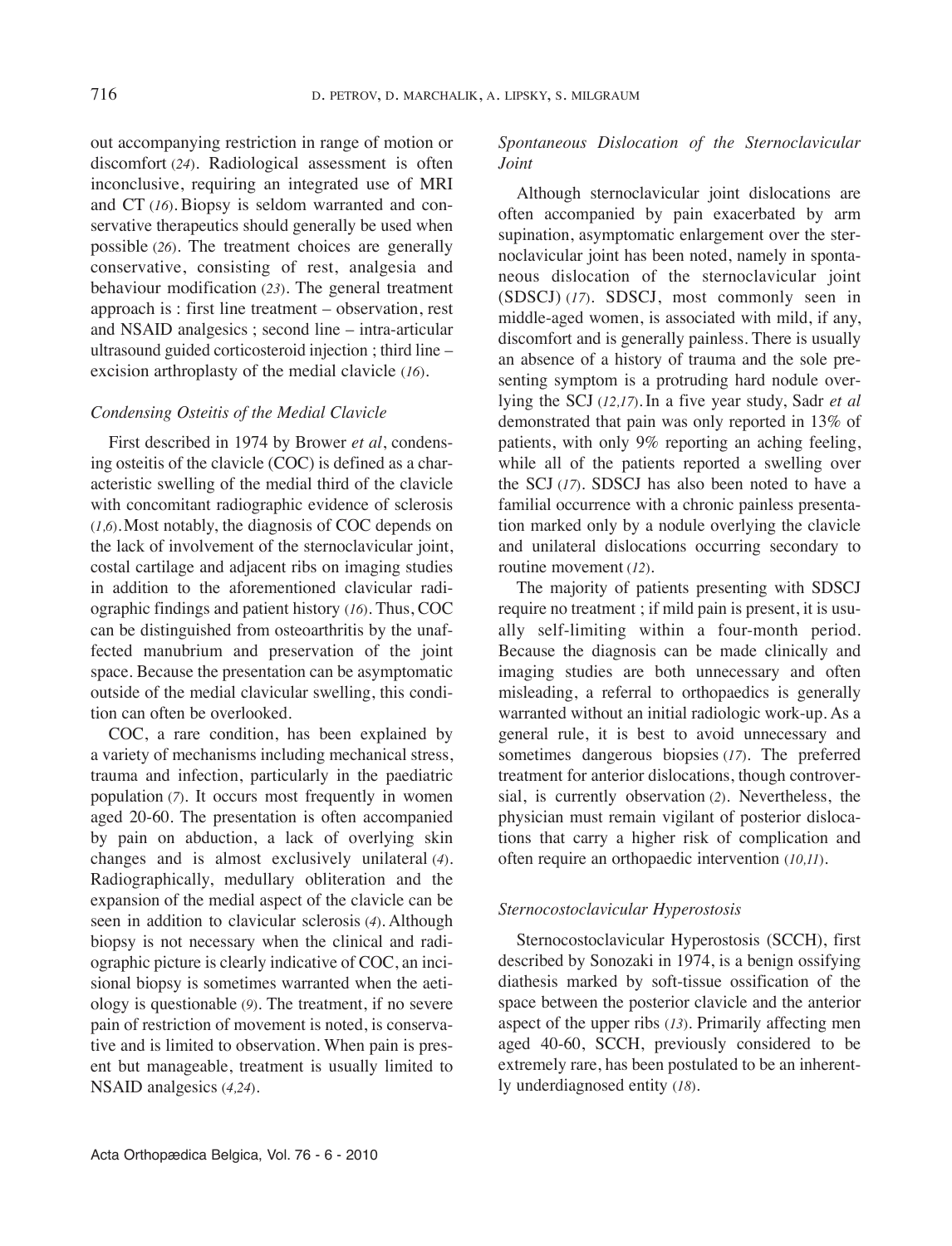Because the features of SCCH are poorly identified and inexact, the disorder may present with a variety of pathologies, from cellulites, nodular lesions over the hands and feet and bilateral softtissue swelling over the medial clavicles to asymptomatic unilateral erythematous swelling of the clavicle (*15,18*).Sartoris *et al,* for example, reported a case of a painless unilateral erythematous swelling over the medial clavicle lasting for years and unaccompanied by other symptoms which, upon CT radiography, was confirmed as SCCH (*18*). The changes are often bilateral and can present with pain, burning, and swelling or be completely asymptomatic. There is a common concordance of palmar and plantar pustulosis in patients with SCCH, prompting the proposal of the new term *pustulotic arthroosteitis*, a seronegative spondyloarthropathy, to describe the constellation of symptoms. Therefore, the presence of either pathology in the presence of an asymptomatic swelling of the medial clavicle should promptly raise suspicion of SCCH as the underling entity (*14,15, 20,21*). Often associated with other ossifying conditions such as ankylosing spondylitis and diffuse idiopathic skeletal hyperostosis, the aetiology of SCCH to date remains undetermined (14.5).

Radiographically, hyperostosis of the median twothirds of the clavicle with concomitant ossifying masses in the costoclavicular space can be appre-



*Fig. 1.* — 69 year-old woman presented for evaluation of painless enlargement over her clavicle. The lesion was misdiagnosed as a lipoma and the patient was referred to a dermatologist for excision.

ciated (22). Though not always present, the traditional radiographic findings are rather specific and can often make a painful and dangerous biopsy unnecessary for diagnosis (*3*). Because the hyperostosis can impinge on the subclavian vein and cause upper body venous congestion, vigilance for symptoms of venous stasis remain extremely important (5). If such symptoms are evident, a prompt referral to orthopedics is necessary. Although the treatment can be both observation and anti-inflammatory drugs, surgical resection remains an important and sometimes necessary intervention (*20*).

#### **DISCUSSION**

Asymptomatic enlargements of the medial clavicle, due to their frequently slow progression and benign nature, can often be overlooked. When noticed, they may be mistaken for a lipoma or a possible primary neoplasm of the clavicle. Because of the frequent physicians' discomfort and unfamiliarity with such lesions, invasive biopsies and expensive imaging techniques are utilized. Since an asymptomatic enlargement of the clavicle is most often due to one of several rarely discussed benign orthopaedic aetiologies, this results in unnecessary diagnostics and much distress to the patient. The purpose of this article, therefore, is to assist in the correct workup, diagnosis, and treatment of the underlying pathologies of an asymptomatic enlargement of the medial clavicle as well as propose the appropriate abstinence from diagnostic workups when they are not warranted.

In most cases, a careful physical examination as well as a directed history can elucidate the aetiology of the enlargement. The temporal progression of the lesion, accompanying symptoms throughout the history of its presence, past history of other diseases of the musculoskeletal system, as well as the limitation in mobility of the affected side should be noted. A detailed physical examination focusing on the characteristics of the lesion on palpation, the exact location of the lesion, the presence or absence of the involvement of the sternoclavicular joint, the manubrium, and the upper ribs, range of motion, as well as a careful examination of the rest of the body for similar lesions should be conducted. For example,